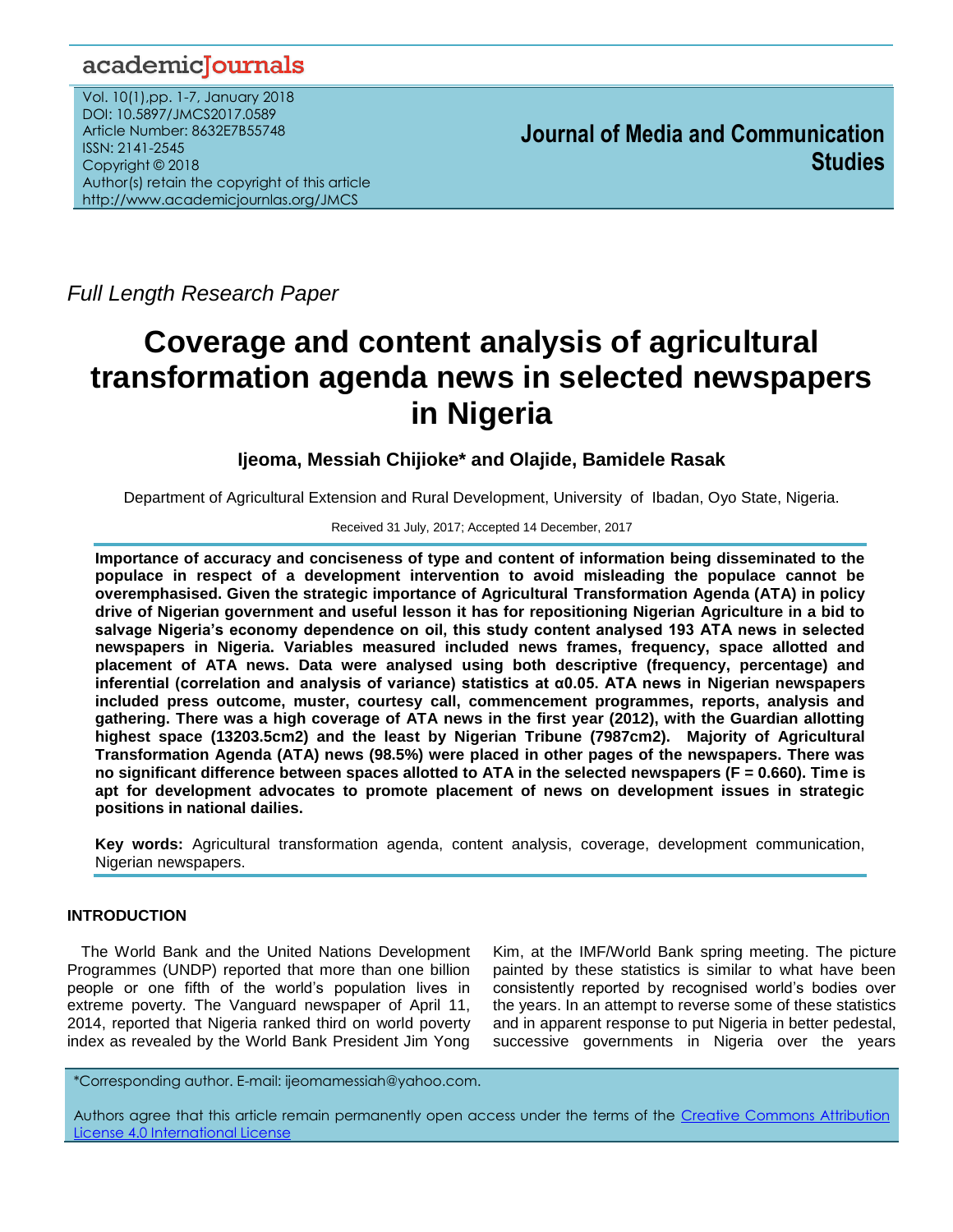have equally developed programmes that are aimed at alleviating the poverty situation in the country, especially through various programmes in agricultural development, health sector reforms, housing policies and financial sector reformations.

However, these efforts have barely yielded the much anticipated results. Though other sectors of the Nigeria"s economy have witnessed several development agenda and policies, the agriculture sub-sector rivals any development areas in terms of numbers of such programmes that focused on agriculture (Olowa and Olowa, 2014; Agber et al., 2013; Iwuchukwu and Igbokwe, 2012; Arogundade et al., 2011). The probable explanation for this could be the realisation on the part of government that agriculture could serve as spring board for rejuvenation of Nigeria's economic. Nevertheless, these programmes have not been able to achieve their desired objectives as a result of policy instability and inconsistency, lack of policy transparency, poor coordination of policies and poor communication (Egbula, 2010; Olowa and Olowa, 2014).

In spite of this, government had continually evolve agricultural policy; one of such being the Agricultural Transformation Agenda (ATA) which targeted revamping the agricultural sector; ensure food security, engender diversification of the economy and enhance the country"s foreign exchange earnings. The ATA program aimed to accelerate food and nutritional security, generates employment and transforms Nigeria into a leading player in global food markets to grow wealth for millions of farmers. It also intended to focus on the development of agricultural value chains, including the provision and availability of improved inputs (seeds and fertilizer), increased productivity and production, as well as the establishment of staple crop processing zones. It equally addresses reduction in post-harvest losses, improving linkages with industry with respect to backward integration, as well as access to financial services and markets. The transformation agenda targets rural communities particularly women, youth and farmers associations as well as improving rural institution and infrastructure (Federal Ministry of Agriculture and Rural Development, 2011).

According to Ologunsua (2008), mass media plays a central role in being the eye of communication through which facts, information and news circulates in the society. Effective communication of new research findings and technologies, developmental programmes in agriculture to rural farmers, and stakeholders in agriculture remains a promising strategy for increasing agricultural productivity (Abubakar et al., 2009).

This position was reaffirmed by Egbula (2010) that the use of communication strategies increases the awareness, information and education in the delivery of national developmental programmes. The effectiveness of mass media (print and electronic media) in disseminating information especially agricultural

information that are aimed at improving the lots of the farmers cannot be over emphasised. However, it is also of utmost importance that the type, content and coverage of information being disseminated to the populace is accurate, factual, focused and concise to avoid misleading the populace.

Given the orchestration of ATA news in the electronic media, it became imperative to investigate whether the print media had lived up to its expectation in the coverage of ATA related news. Hence, this study ascertained the coverage and content analysed ATA related news in selected newspapers in Nigeria over the years. Specifically, the study:

(1) Established the frames ATA news were put in the selected newspapers

(2) Assessed the frequency of ATA news reported in the newspapers

(3) Ascertained the space allotted to ATA news in the newspapers; and

(4) Assessed the placement given to ATA news in the newspapers

# **Propositions of the study**

Proposition 1 ( $P_1$ ): There is no significant relationship between frequency of ATA news reported and space allotted to this news

Proposition 2 ( $P_2$ ): There is no significant difference in space allotted for ATA news in the selected newspapers

# **Theoretical frame work**

Based on the concept of this study, the following theories where adapted to aid a clear understanding of the study.

#### **Agenda setting theory**

Agenda-setting theory as developed by McCombs and Evatt (1995), describes the ability of the news media to influence the salience of topics on the public agenda. It is premised on the concept that if a news item is covered frequently and prominently the audience will regard the issue as more important, with regard to the presentation in the news report about events, issues etc. Agenda setting theory examines how media coverage affects both what and how the public thinks about it. It deals with specific attributes of a topic and how this agenda of attributes also influences public opinion (McCombs and Evatt, 1995). According to Maxwell et al. (2013), agenda setting theory involves two major hypotheses about attribute salience:

(1) The way an issue or other object is covered in the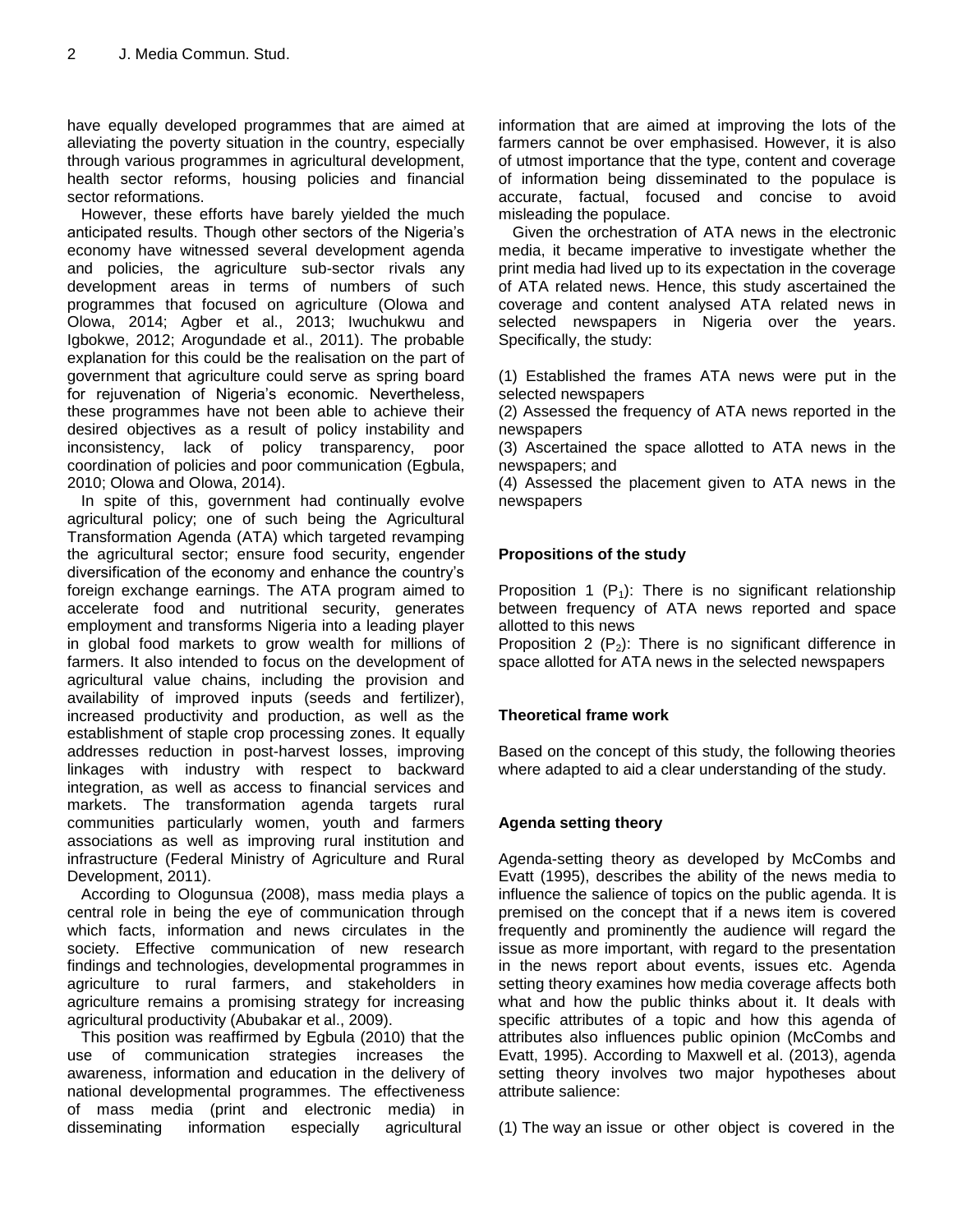media (the attributes emphasized in the news) affects the way the public thinks about the issue.

(2) The way an issue or other object is covered in the media (the attributes emphasized in the news) affects the salience of that issue in the public agenda.

#### **The magic bullet theory**

The magic bullet theory also known as the "Mechanistic Stimulus-Response" theory or "Hypodermic Needle" theory of communication holds that the mass media are so powerful that they can 'shoot' or 'inject' their messages straight into the viewer"s head. The passive viewers (referred to collectively as the "masses") are immediately influenced by the message. According to this theory, there is only one way for an audience to read a particular media "text", and that is when its frame is catching and drawing. This implies that the mass media could influence a very large group of people directly and uniformly by "shooting" or "injecting" them with appropriate messages designed to trigger a desired response (Yahaya, 2008). This theory was important in this study as it implies on the issue of framing news content, and that the framing of news content rightly will draw attention to the content of the news, and thus influence wide readership.

#### **METHODOLOGY**

A whole news item was the unit of analysis. A news item is any article which satisfies the study"s definition of news on ATA and the content of which could be coded into one of the content categories developed. The time frame chosen for this study was January, 2012 through December, 2014 as this was the active period of initiation and implementation of the ATA programme.

A multi-stage sampling procedure was employed to select newspaper editions for the study. Firstly, purposive sampling technique was used to select three Nigerian daily newspapers that have wide coverage of readers and report agricultural news routinely. According to media reach; OMD Nigeria (2005), The Guardian, Vanguard and Nigerian Tribune top the list; hence, these were used in the study. The second stage involved the random selection of three months each from the three Nigerian newspapers covered for the three years.

Purposive sampling technique was used to select news articles or editions with agricultural transformation agenda stories in the third and final stage. These articles or editions constituted the sample size for the study. Sixty seven items each from Guardian and Vanguard and 59 from Nigerian Tribune giving a total of 193 ATA related news items were used. Inter coder reliability was carried out for the purpose of ensuring the reliability of the data collected for the study.

Reliability test with two coders was carried out using Holsti (1969) reliability formula. The inter-coder reliability coefficient obtained was 0.95. Descriptive statistics (frequency distribution, percentage and means) were used to arrange and describe data collected for the study while inferential statistics (Analysis of Variance (ANOVA)) and Pearson Product Moment Correlation (PPMC) was used to test for differences and relationship between study variables.

A qualitative presentation of results of a study variable (framing) was done also to achieve variances in pattern of presentation of findings of the study.

#### **RESULTS AND DISCUSSION**

#### **Framing of ATA news in Nigerian newspapers**

The framing of ATA news as identified was grouped into seven categories namely; press outcome, muster, courtesy call, commencement programmes, reports, analysis and gathering.

#### **Press outcome**

These are news items that emanated as a result of interactions of stakeholders in agricultural transformation agenda with the press. For example, "Cassava bread to hit streets soon says Adesina" (The Guardian, 17th October, 2012, Page 15 and 18) after meeting with executive officers of prints and electronic media in Nigeria.

#### **Muster**

These are news articles from seminars, conferences, workshops, trainings, lecture and summit; which are accounts of how to drive the ATA programme. The Vanguard reported one of such meeting in its caption of September 9th, 2013 "Economic Summit on Agriculture: A trial that convinced".

#### **Courtesy call**

These are news items that covered visits made by stakeholders in the agricultural sector, which is either national (within the country) or international (outside the country). The Guardian reported that "China proposes to partner Nigeria on rice" in its edition of 22nd February, 2012.

#### **Commencement programmes**

This is the third largest frame that agricultural transformation agenda news was based in the newspapers. These are news items emanating from launching, inauguration and flag off of programmes relating to the goals and mandate of ATA. The Vanguard, 14th May, 2012 reported that President Jonathan inaugurates ATA council.

#### **Report**

These are news items on official report, achievements,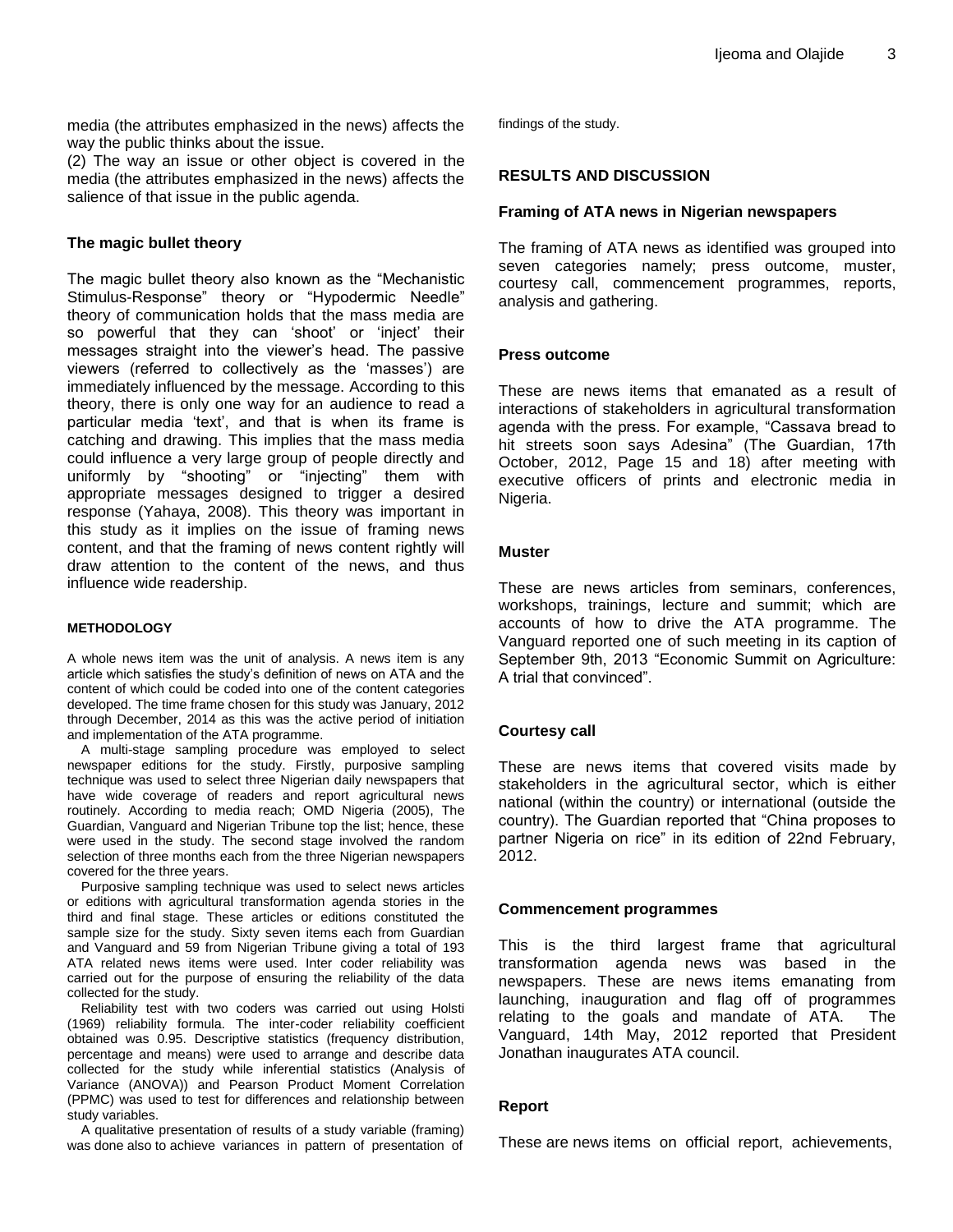|                  | Year         |           |           |           |  |  |  |
|------------------|--------------|-----------|-----------|-----------|--|--|--|
| Variable         | 2012<br>2013 |           | 2014      | Total     |  |  |  |
| Vanguard         | 32(47.8)     | 19(28.4)  | 16 (23.9) | 67(34.7)  |  |  |  |
| Nigerian Tribune | 17(28.8)     | 21(35.6)  | 21(35.6)  | 59 (30.6) |  |  |  |
| The Guardian     | 32(47.8)     | 14 (20.9) | 21(31.3)  | 67 (34.7) |  |  |  |
| Grand total      | 193(100)     |           |           |           |  |  |  |

**Table 1.** Frequency distribution of ATA news in the selected Nigerian newspapers.

Source: Newspapers content analysis (2015).

\*Figures parentheses are percentages.

cautions, announcement, assessment, commendation, accolade and challenges as it relates to agricultural transformation agenda. An example of this frame was found in Vanguard December 29<sup>th</sup>, 2014 as it reported issues and events that shaped Agriculture in 2014. This is directly connected to the success recorded in ATA as the farmers and other stakeholders in the agricultural value chain show concern for lapses in the programme but equally expressed optimism and interest in the programme. This was done constantly by appraising the programme as it unfolds, which in-turn provides executors of the programme guidelines to follow.

### **Analysis**

These are reports, commentary and editorial. An editorial of Nigerian Tribune of 11th June, 2012 dwelled on "Food insecurity: Rescuing Nigeria from pangs of hunger"

# **Gathering**

These are news items that sprang from forum of stakeholders meetings and interactions on challenges, and way forward for ATA programme. For example: FG, Kwara sign Memorandum of Understanding on cassava transformation (Nigerian Tribune, 17th February, 2012).

#### **Frequency of ATA news in Nigerian newspapers**

Table 1 shows the frequency distribution of ATA news in the selected Nigerian dailies. While the Vanguard (34.7%) and the Guardian (34.7%) accounted for more than one-third each and by extension most of news items during the period under review, the Tribune had less than one-third and the least (30.6%). Most of the coverage of ATA news by Vanguard (47.8%) and the Guardian newspapers (47.8%) was mostly in the first year (2012); however, while the frequency of coverage by the Vanguard witnessed a steady declined in 2013 (28.4%) and 2014 (23.9%), the Guardian declined in its coverage in 2013 (20.9%) and picked in 2014 (31.3%). The frequency of coverage by the Nigerian Tribune was a

rapid departure from what was obtained for Vanguard and Guardian as its frequency of coverage picked as the years rolled by (28.8% in 2012 and 35.6% in years 2013 and 2014), this can be seen in Figure 1. According to Technical Centre for Agricultural and Rural Development (2009), most development programmes needed to maintain some level of relevance all through their life span to remain relevant and considered worthy of coverage by newspapers outfit. This becomes pertinent as other programmes compete for features in prominent national dailies and only those programmes with some level of relevance will be focused. The high coverage of ATA activities in 2012 yielded wide result, and ensured that all stakeholders in the agricultural sector where carried along. This was evidence as states started keying into the agenda (for example, FG, Kwara sign MoU on cassava transformation (Nigerian Tribune, 17th February, 2012).

# **Space allotment to ATA news in Nigerian newspapers**

Table 2 shows the space allotted to ATA news in the newspapers across years and papers. In the first perspective of the results across the years, the result shows that there was a high coverage of ATA news in the first year (2012), with the Guardian allotting more space  $(13203.5cm<sup>2</sup>)$  followed by the Vanguard  $(10560.75cm<sup>2</sup>)$ and Nigerian Tribune (7987cm<sup>2</sup>). However, the trend changed in the second year of the programme, with Nigerian Tribune allotting more space (10441cm<sup>2</sup>) to ATA news compared to the previous year and a sharp decline in the space allotted by the Guardian (5717.75 $cm<sup>2</sup>$ ) and Vanguard (8225.5 $cm<sup>2</sup>$ ). This is further corroborated in the data presented in Table 1 where the frequency of ATA news was high in the year 2012 for Vanguard and Guardian, low in Nigerian Tribune for same year and period but picked in 2014 in the Nigerian Tribune but plummeted in the Vanguard and Guardian. In the second perspective in terms of total space allotment, the Guardian and Nigerian Tribune allotted total space of  $27289.25$ cm<sup>2</sup>,  $26816.5$ cm<sup>2</sup> respectively, with Vanguard having the least amount of space (24300.7cm<sup>2</sup>) allotted to ATA news. This reveals that agricultural transformation agenda news did not enjoy much space on the newspapers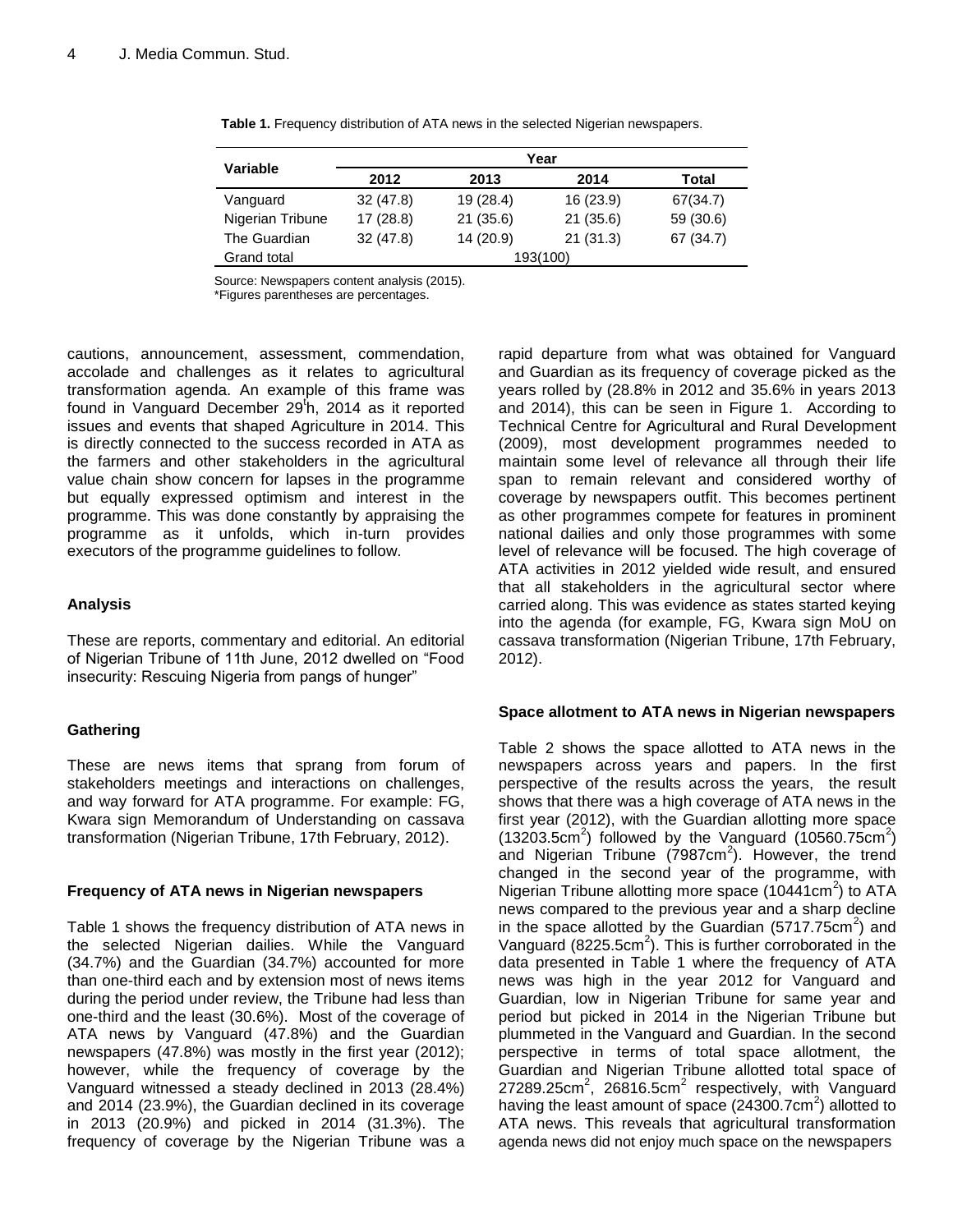

**Figure 1.** Trend in frequency of ATA news across year. Source: Newspapers content analysis (2015).

**Table 2.** Distribution by space allotted to ATA news by the newspapers.

| Variable |           | Space allotted in cm <sup>2</sup> |                     |          |  |  |
|----------|-----------|-----------------------------------|---------------------|----------|--|--|
|          | Vanguard  | <b>Nigerian Tribune</b>           | <b>The Guardian</b> | Total    |  |  |
| 2012     | 10,560.75 | 7987                              | 13203.50            | 31751.25 |  |  |
| 2013     | 8,225.50  | 10441                             | 5717.75             | 24384.25 |  |  |
| 2014     | 5,514.45  | 8388.50                           | 8368                | 22270.95 |  |  |
| Total    | 24,300.70 | 26816.50                          | 27289.25            | 78406.45 |  |  |
| Mean     | 362.68    | 454.52                            | 410.81              | 409.34   |  |  |

Source: Newspapers content analysis (2015).

**Table 3.** Distribution of placement of ATA news in the newspapers.

|                  | <b>Placement pattern</b> |        |             |             |  |  |
|------------------|--------------------------|--------|-------------|-------------|--|--|
| <b>Newspaper</b> | Front                    | Middle | <b>Back</b> | Other pages |  |  |
| Vanguard         | 0(0.0)                   | 1(1.5) | 0(0.0)      | 66 (98.5)   |  |  |
| Nigerian Tribune | 1(1.7)                   | 0(0.0) | 0(0.0)      | 58 (98.3)   |  |  |
| The Guardian     | 1 (1.5)                  | 0(0.0) | 0(0.0)      | 66 (98.5)   |  |  |

Source: Newspapers content analysis (2015). \*Percentage in parentheses.

as the spaces allotted to them in the newspapers are relatively low. This is agreement with Fawole (1995) and

#### **Placement of ATA news**

Olajide and Fawole (2014)

The result in Table 3 shows that majority of ATA news (98.5%) were placed in other pages of the newspapers, with just 1.0% in front pages and 0.5% in the middle page. However, no ATA news was placed on the back pages of the newspaper. This indicates that prominence was not given to ATA news in the newspapers as it was not considered very important by the tabloids despite its strategic importance and priority to the policy drive of government. This is in consonance with Akpabio et al. (2006) that agro-related news are seen as non-worthy item by newspaper editors/management, as it is seen as incapable of generating revenue for the news agency, hence, much importance is not attached to it (Okorie and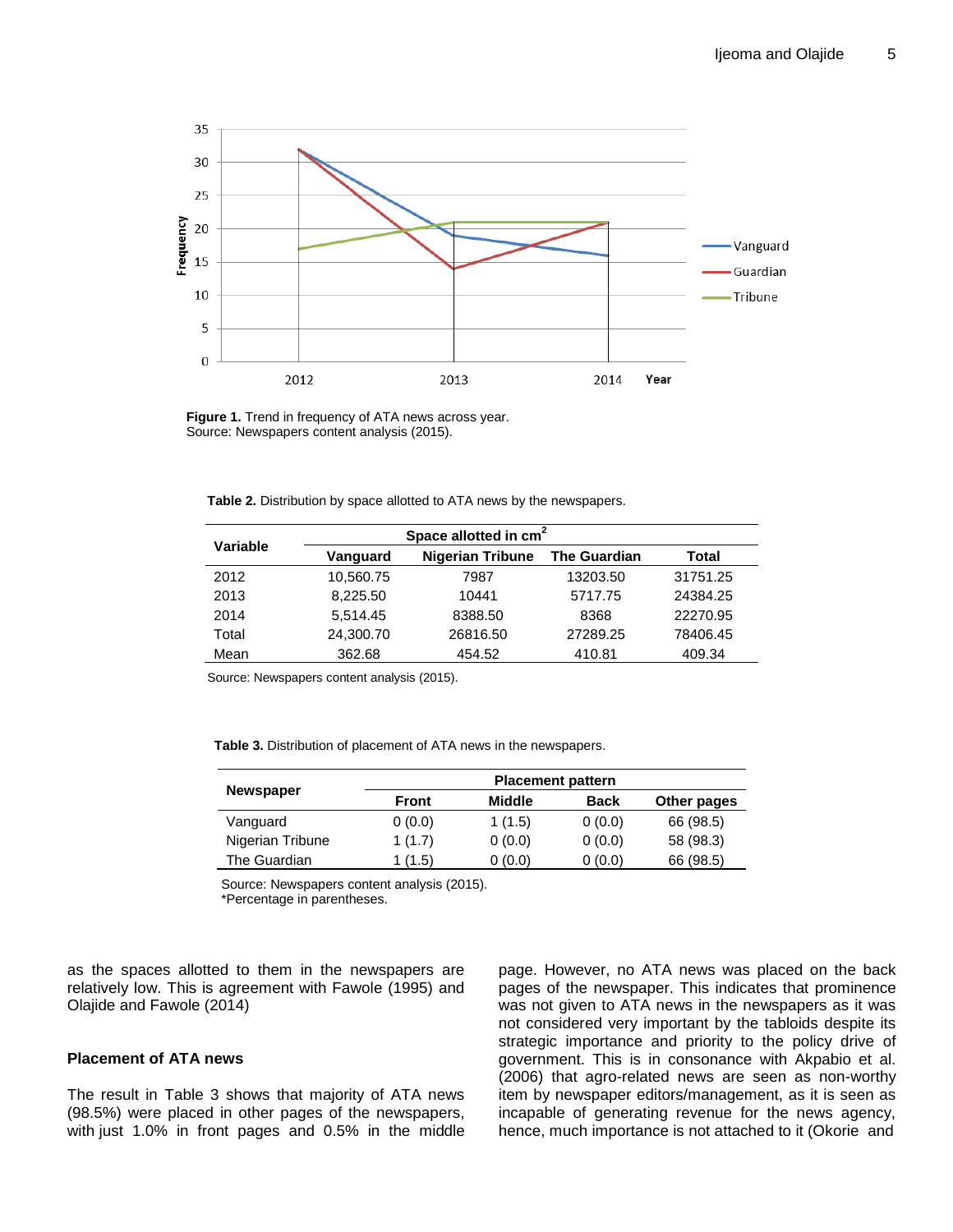|            | <b>Table 4.</b> Correlation analysis between the frequency of ATA news and space |  |  |  |  |  |
|------------|----------------------------------------------------------------------------------|--|--|--|--|--|
| allotment. |                                                                                  |  |  |  |  |  |

| Variable                      |     | r-value | <i>p</i> -value |  |
|-------------------------------|-----|---------|-----------------|--|
| Frequency and space allotment | 193 | 0.083   | 0.251           |  |

**Table 5.** Analysis of variance (ANOVA) test of difference in space allotment in the selected newspapers.

| Variable       | Sum of squares | Df  | Mean square              |       | p-value                  |
|----------------|----------------|-----|--------------------------|-------|--------------------------|
| Between groups | 264616.175     |     | 132308.088               | 0.660 | 0.518                    |
| Within groups  | 38094866.850   | 190 | 200499.299               | -     | $\overline{\phantom{0}}$ |
| Total          | 38359483.025   | 192 | $\overline{\phantom{0}}$ | -     | $\overline{\phantom{0}}$ |

Oyedepo, 2011), as media hype in Nigeria's daily normally revolves around issues like politics, economic, sports and entertainment (Oloruntoba, Oladeji, Odedele, 2013; Olajide and Fawole, 2014).

#### **Correlation between frequency of ATA news and the space allotment**

Table 4 shows the correlation coefficient result between frequency of agricultural transformation agenda news and the space allotted in the selected newspapers. The result shows that there was no significant correlation between the frequency of reportage of agricultural transformation agenda news and the space allotted  $(r = 0.083)$ . It thus means that the frequency of occurrence of ATA news does not amount to more space allotment. This implies that newspapers covered ATA news as the need arises like any other regular news items in spite of its strategic and central position in policy drive of the then government. This is similar to the picture painted in the conclusion of Ukonu et al. (2012) that though, newspapers reported development news (climate change, health, environment and agriculture) somewhat significantly, but hardly place such strategically. In their opinion, newspapers hardly put the whole context in clear view for the readers. This was because news items which usually occupy smaller space were the dominant genre, and they focused on new issues each time, without putting former reports in context.

#### **Difference in space allotment for ATA news across the newspapers**

The result as shown in Table 5 indicates that there was no significant difference between spaces allotted to ATA in the selected newspapers (F =  $0.660$ ; p =  $0.518$ ). This implies that the Vanguard, Guardian and Nigerian Tribune do not differ in the amount of space allotted to coverage of ATA news. The traditional unfavourable disposition of management of newspapers in Nigeria to agricultural news could perhaps be the reason for this. This thus becomes imperative for the establishment of newspaper or magazine that its main focus will be the dissemination of agricultural related information.

#### **CONCLUSION AND RECOMMENDATION**

It can be inferred that seven categories namely; press outcome, muster, courtesy call, commencement programmes, reports, analysis and gathering were major frames ATA news were put. Most of the coverage of ATA news was by Vanguard and the Guardian newspapers, and was mostly in the first year (2012) with steady decline in subsequent years (2013 and 2014). However, for Nigerian Tribune, frequency of coverage picked as the years rolled. The Guardian and Nigerian Tribune allotted more space compared to the Vanguard. Placement of ATA news was poor and non-strategic as most of the news was hidden in all the newspapers. Time is apt for development advocates to promote placement of news on development issues in strategic positions in national dailies, hence, it is important that developmental programmes such as ATA, be placed strategically and given wide coverage in Nigerian dailies if Nigeria tends to compete favourably with the committee of nations.

# **CONFLICT OF INTERESTS**

The authors have not declared any conflict of interests.

#### **REFERENCES**

- Abubakar BZ, Ango AK, Buhari U (2009). The Roles of mass media in disseminating agricultural information to farmers in Birnin Kebbi Local Government Area of Kebbi state: A case study of state Fadama II development project. J. Agri. Exten. 13(2):42-54.
- Agber T, Iortima PI, Imbur EN (2013). Lessons from implementation of